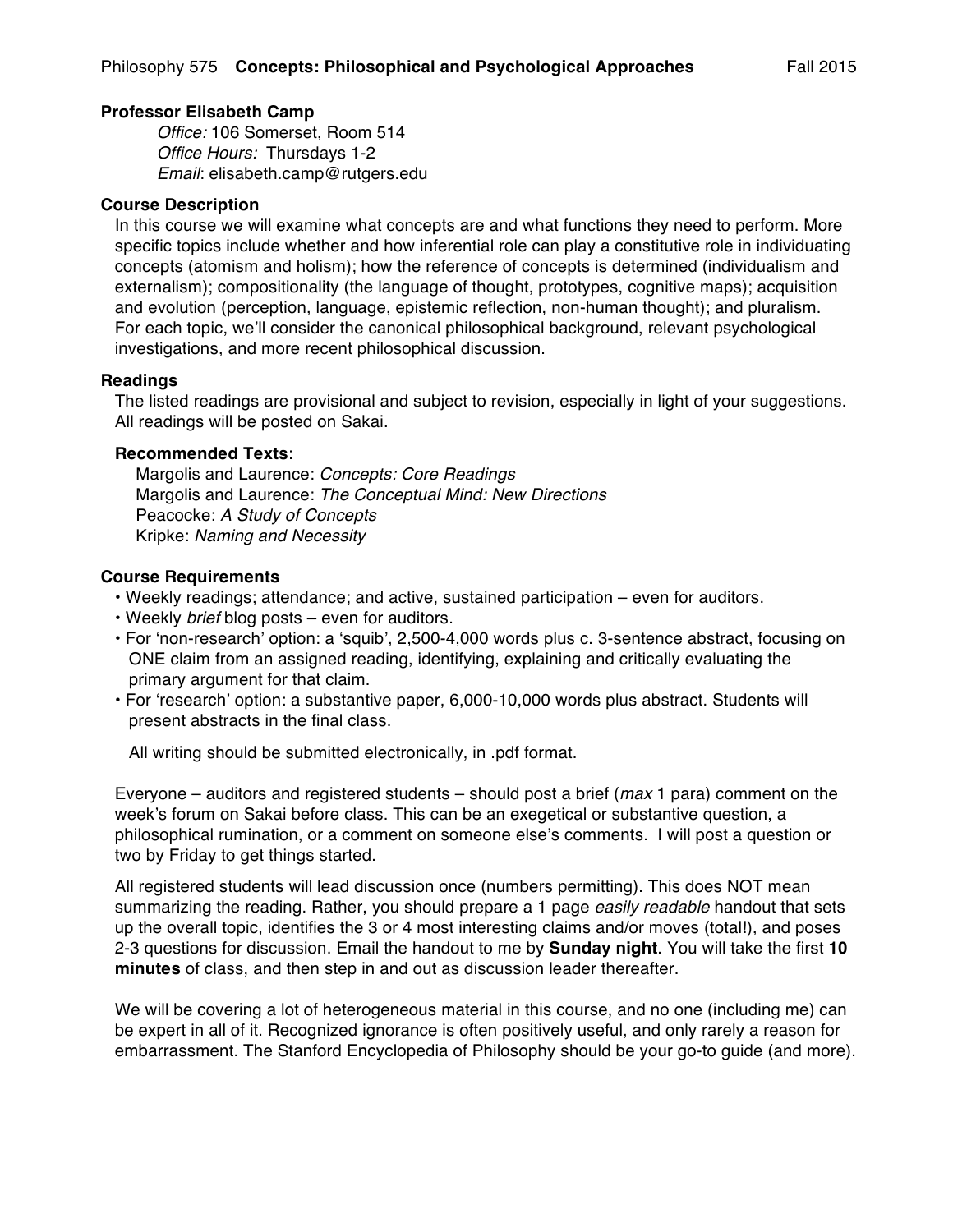# **Schedule of Topics and Readings**

| Tu 9/8  | Introduction; The "Classical" View<br>[Margolis and Laurence: "Introduction" to Concepts: Core Readings]                                                                                                                    |
|---------|-----------------------------------------------------------------------------------------------------------------------------------------------------------------------------------------------------------------------------|
| M 9/14  | 1. Inference, Atomism, and Holism<br><b>Philosophical Background</b><br>[Locke: Essay Concerning Human Understanding, II.2, 3, 12, 23(1-11), 24; III.3]<br>[Frege: "Sense and Reference," "Function and Concept," "Thought" |
|         | · Peacocke:<br>A Study of Concepts, ch. 1<br>Précis of A Study of Concepts                                                                                                                                                  |
|         | [Harman: "(Nonsolipsistic) Conceptual Role Semantics"]                                                                                                                                                                      |
| M 9/21  | Psychological Investigations<br>[Quine: "Two Dogmas of Empiricism"]                                                                                                                                                         |
|         | • Murphy & Medin: "The Role of Theories in Conceptual Coherence"                                                                                                                                                            |
|         | [Carey: "Knowledge Acquisition: Enrichment or Conceptual Change?"]<br>[Margolis: "The Significance of the Theory Analogy in the Study of Concepts"]                                                                         |
| M 9/28  | <b>Philosophical Responses</b><br>[Fodor & Lepore: "Why Meaning (Probably) Isn't Conceptual Role"]                                                                                                                          |
|         | • Block: "Holism, Mental and Semantic"<br>• Brandom: Articulating Reasons, chs. 1 & 6                                                                                                                                       |
| M 10/5  | 2. Reference, Essentialism, and Intersubjectivity<br><b>Philosophical Background</b><br>[Putnam: "Meaning and Reference"]<br>[Kripke: Naming and Necessity, Lecture 3]                                                      |
|         | • Burge: "Individualism and the Mental"<br>· Fodor: "Theory of Content II"                                                                                                                                                  |
| M 10/12 | Psychological Investigations<br>[Medin & Ortony: "Psychological Essentialism"]<br>[Strevens: "The Essentialist Aspect of Naïve Theories"]                                                                                   |
|         | • Ahn et al: "Why Essences are Essential in the Psychology of Concepts"<br>• Keil et al: "Discerning the Division of Cognitive Labor"<br>. Leslie: "Essence and Natural Kinds: When Science Meets Preschooler Intuition"    |
|         | [Rips: "Necessity and Natural Categories"]<br>[Gelman: "Psychological Essentialism in Children"]<br>[Strevens: "Only Causation Matters: Reply to Ahn et al"]<br>[Malt: "Water is not H20"]                                  |
| M 10/19 | <b>Philosophical Responses</b><br>[Fodor: "Methodological Solipsism Considered as a Research Strategy"]                                                                                                                     |
|         | • Jackson: "Reference and Description Revisited"<br>• Chalmers: "The Foundations of Two-Dimensional Semantics"                                                                                                              |
|         | [Johnston And Leslie: "Concepts, Analysis, Generics And The Canberra Plan"]                                                                                                                                                 |